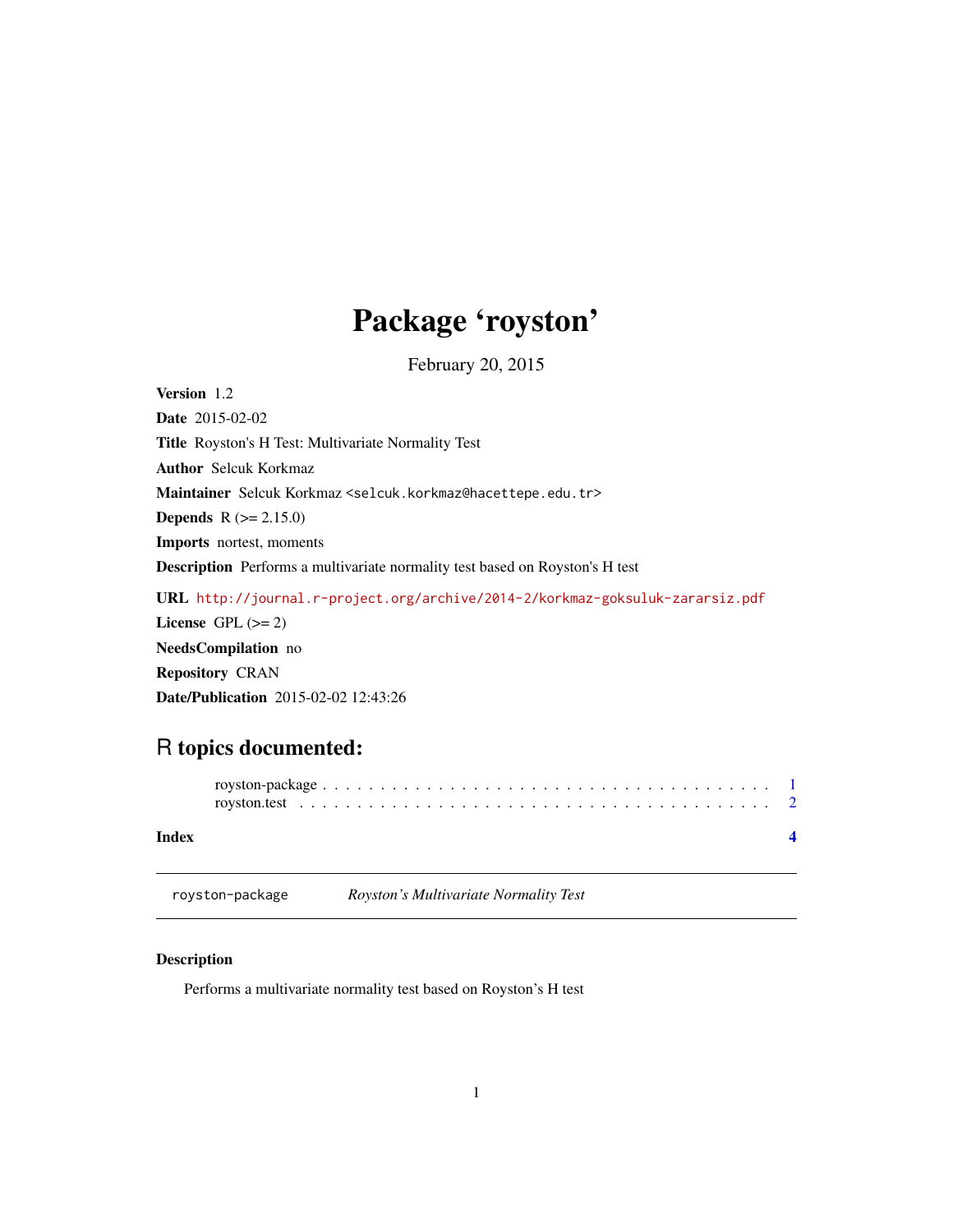#### <span id="page-1-0"></span>Details

| Package: | royston    |
|----------|------------|
| Type:    | Package    |
| License: | $GPL (=2)$ |

royston.test(a)

#### Author(s)

Selcuk Korkmaz Maintainer: Selcuk Korkmaz <selcuk.korkmaz@hacettepe.edu.tr>

royston.test *Royston's Multivariate Normality Test*

#### Description

A function to generate the Shapiro-Wilk's W statistic needed to feed the Royston's H test for multivariate normality

#### Usage

royston.test(a)

#### Arguments

a A numeric matrix or data frame

#### Details

If kurtosis of the data greater than 3 then Shapiro-Francia test is better for leptokurtic samples else Shapiro-Wilk test is better for platykurtic samples.

#### Value

| statistic | the value of Royston's H statistic at significance level 0.05                              |
|-----------|--------------------------------------------------------------------------------------------|
| p.value   | an approximate p-value for the test with respect to equivalent degrees of freedom<br>(edf) |

#### Author(s)

Selcuk Korkmaz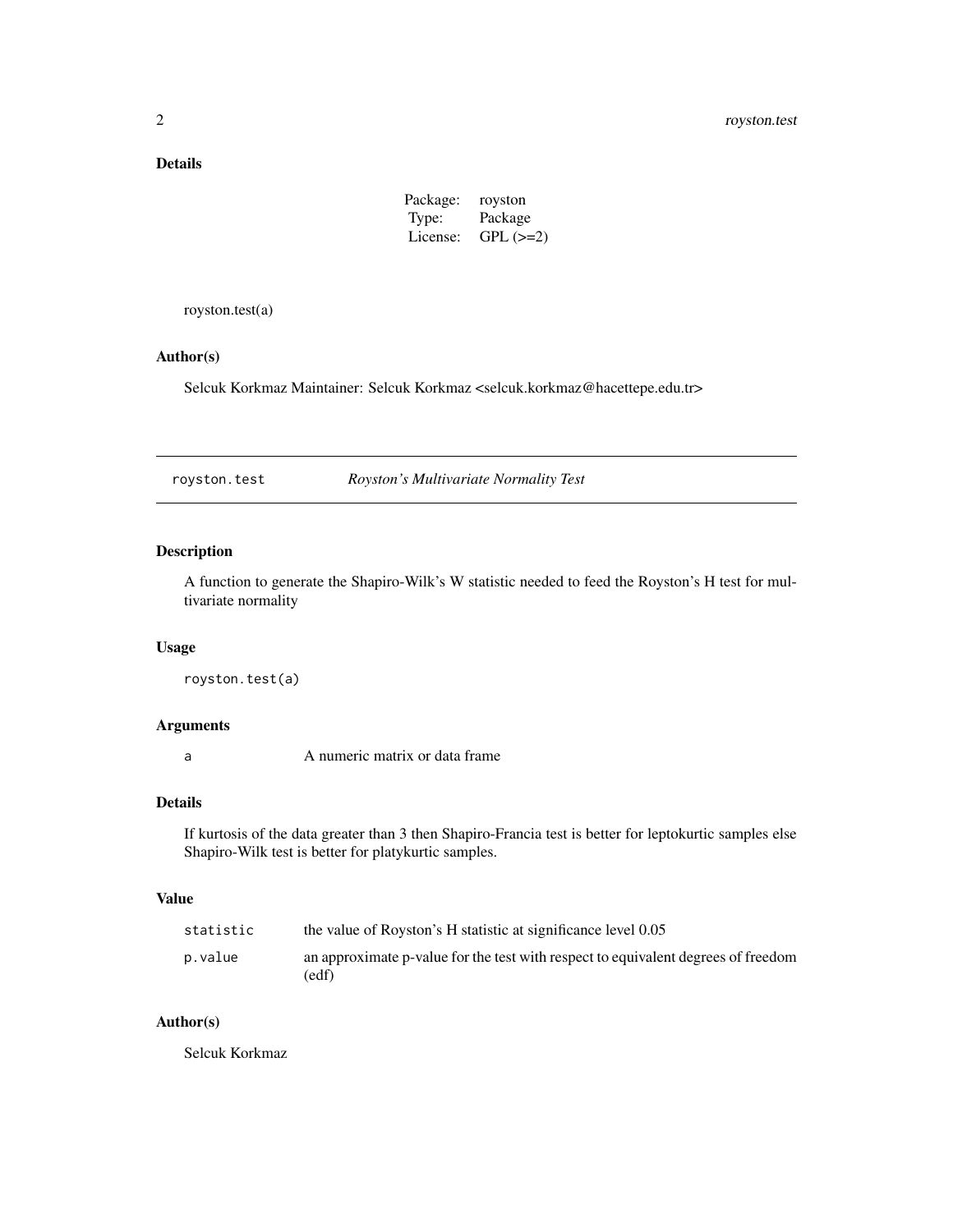#### <span id="page-2-0"></span>royston.test 3

#### References

Johnson, R.A. and Wichern, D. W. (1992). Applied Multivariate Statistical Analysis. 3rd. ed. New-Jersey:Prentice Hall.

Mecklin, C.J. and Mundfrom, D.J. (2005). A Monte Carlo comparison of the Type I and Type II error rates of tests of multivariate normality. Journal of Statistical Computation and Simulation, 75:93-107.

Royston, J.P. (1982). An Extension of Shapiro and Wilks W Test for Normality to Large Samples. Applied Statistics, 31(2):115124.

Royston, J.P. (1983). Some Techniques for Assessing Multivariate Normality Based on the Shapiro-Wilk W. Applied Statistics, 32(2).

Royston, J.P. (1992). Approximating the Shapiro-Wilk W-Test for non-normality. Statistics and Computing, 2:117-119.121133.

Royston, J.P. (1995). Remark AS R94: A remark on Algorithm AS 181: The W test for normality. Applied Statistics, 44:547-551.

Shapiro, S. and Wilk, M. (1965). An analysis of variance test for normality. Biometrika, 52:591611.

Trujillo-Ortiz, A., R. Hernandez-Walls, K. Barba-Rojo and L. Cupul-Magana. (2007). Roystest:Royston's Multivariate Normality Test. A MATLAB file. URL http://www.mathworks.com/matlabcentral/fileexchange/1

#### See Also

[shapiro.test](#page-0-1) [sf.test](#page-0-1) [kurtosis](#page-0-1) [mahalanobis](#page-0-1) [qqplot](#page-0-1) [qchisq](#page-0-1)

#### Examples

a=iris[1:50,1:4] # Iris data only for setosa and four variables royston.test(a) # Data analyzed have a non-normal distribution.

#Variable 4 (petal width) is markedly non-normal. So when take off that variable;

```
dev.new()
a=iris[1:50,1:3] # Iris data only for setosa and three variables
royston.test(a) # Data analyzed have a normal distribution.
```